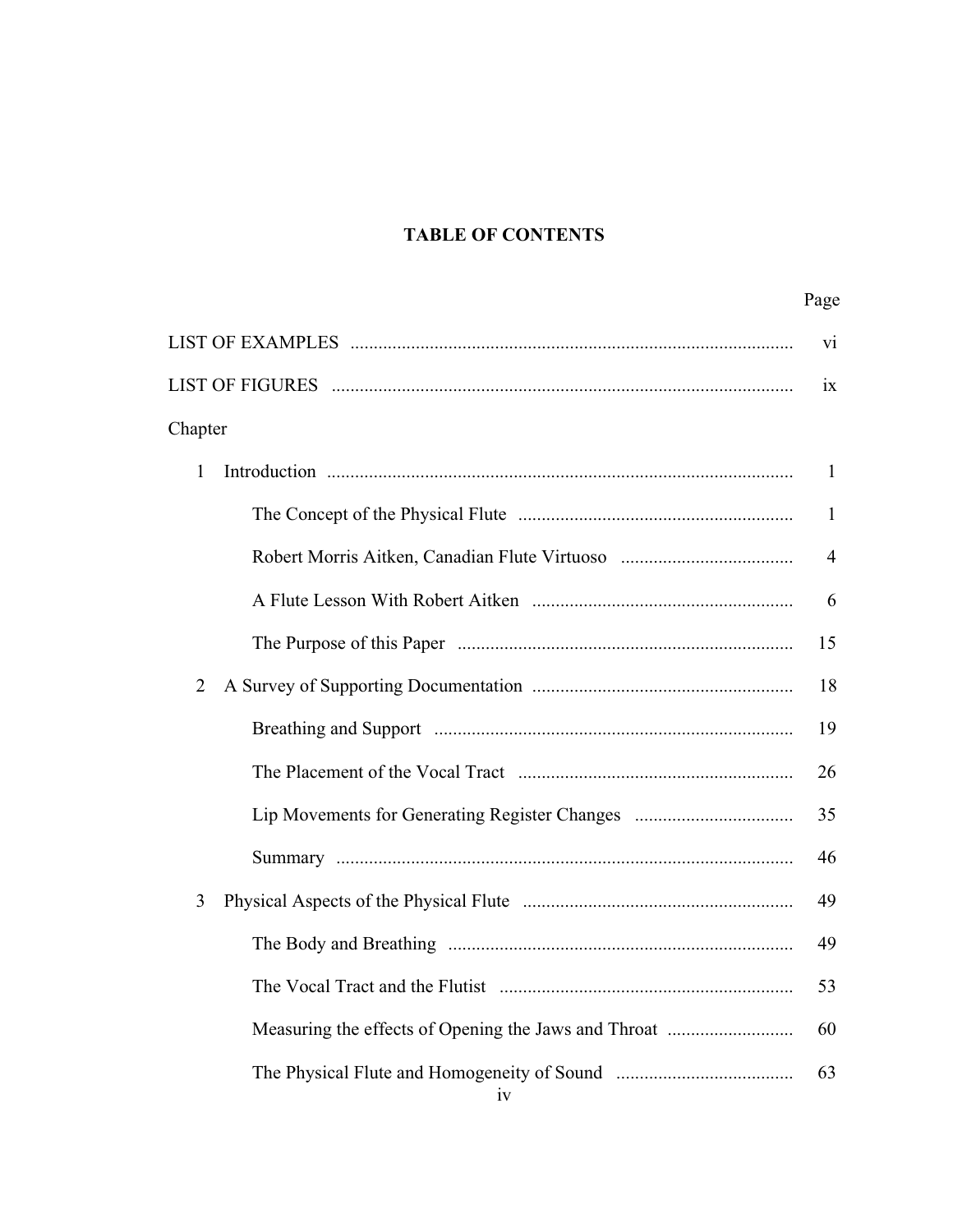|   |                                                               | 69  |
|---|---------------------------------------------------------------|-----|
|   |                                                               | 71  |
|   |                                                               | 78  |
|   |                                                               | 82  |
| 4 |                                                               | 86  |
|   |                                                               | 86  |
|   |                                                               | 88  |
|   |                                                               | 89  |
|   |                                                               | 91  |
|   |                                                               | 97  |
|   |                                                               | 101 |
|   |                                                               | 110 |
|   | Developing the Embouchure through the Practice of Bugle Calls | 121 |
|   |                                                               | 133 |
|   |                                                               | 134 |
|   |                                                               | 135 |
| 5 |                                                               | 141 |
|   |                                                               | 142 |
|   | Saint-Saëns, Volière from The Carnival of the Animals         | 148 |
|   | Brahms, Symphony No. 4, Allegro energico e passionate         | 155 |
|   |                                                               | 157 |
|   |                                                               | 160 |

v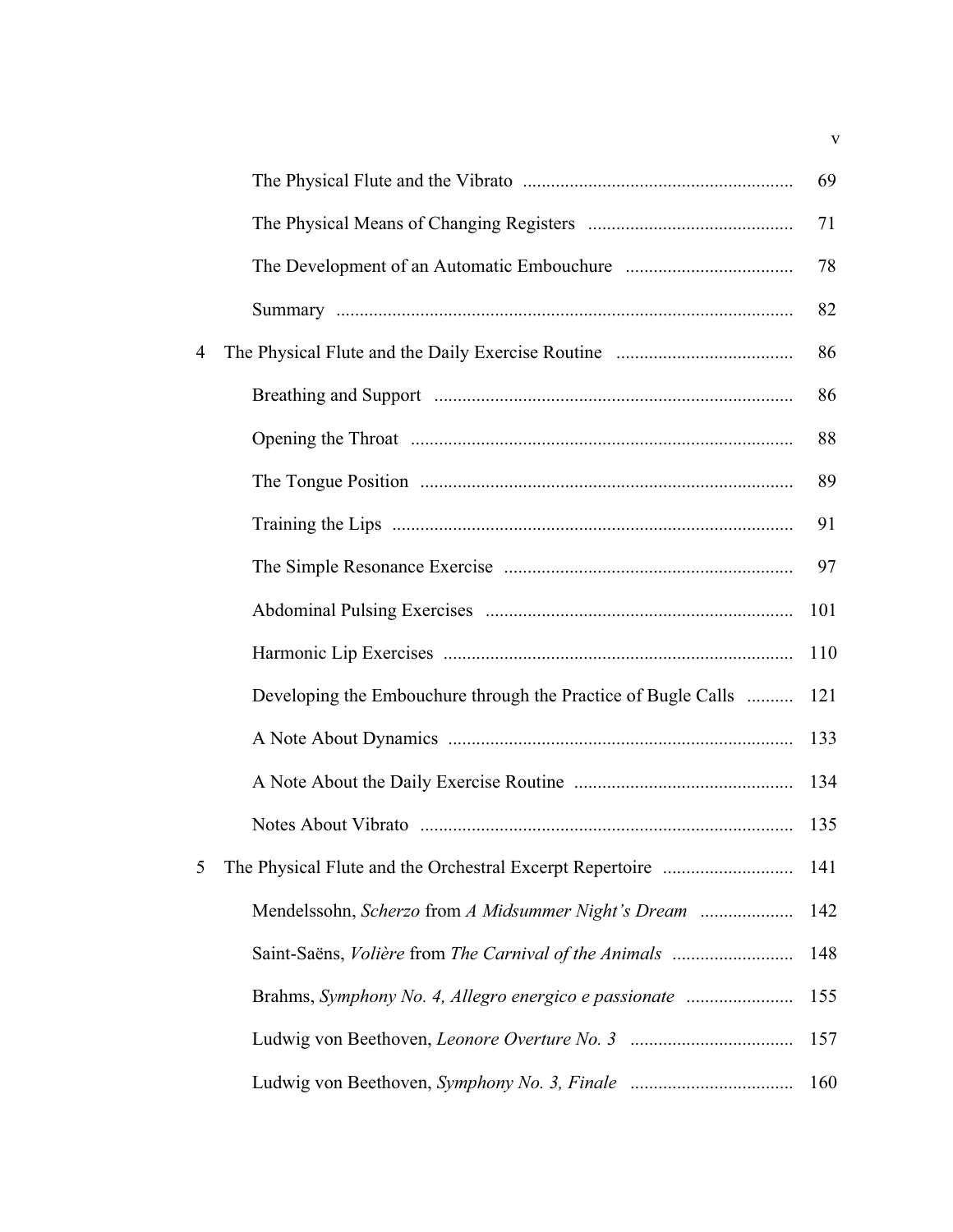vi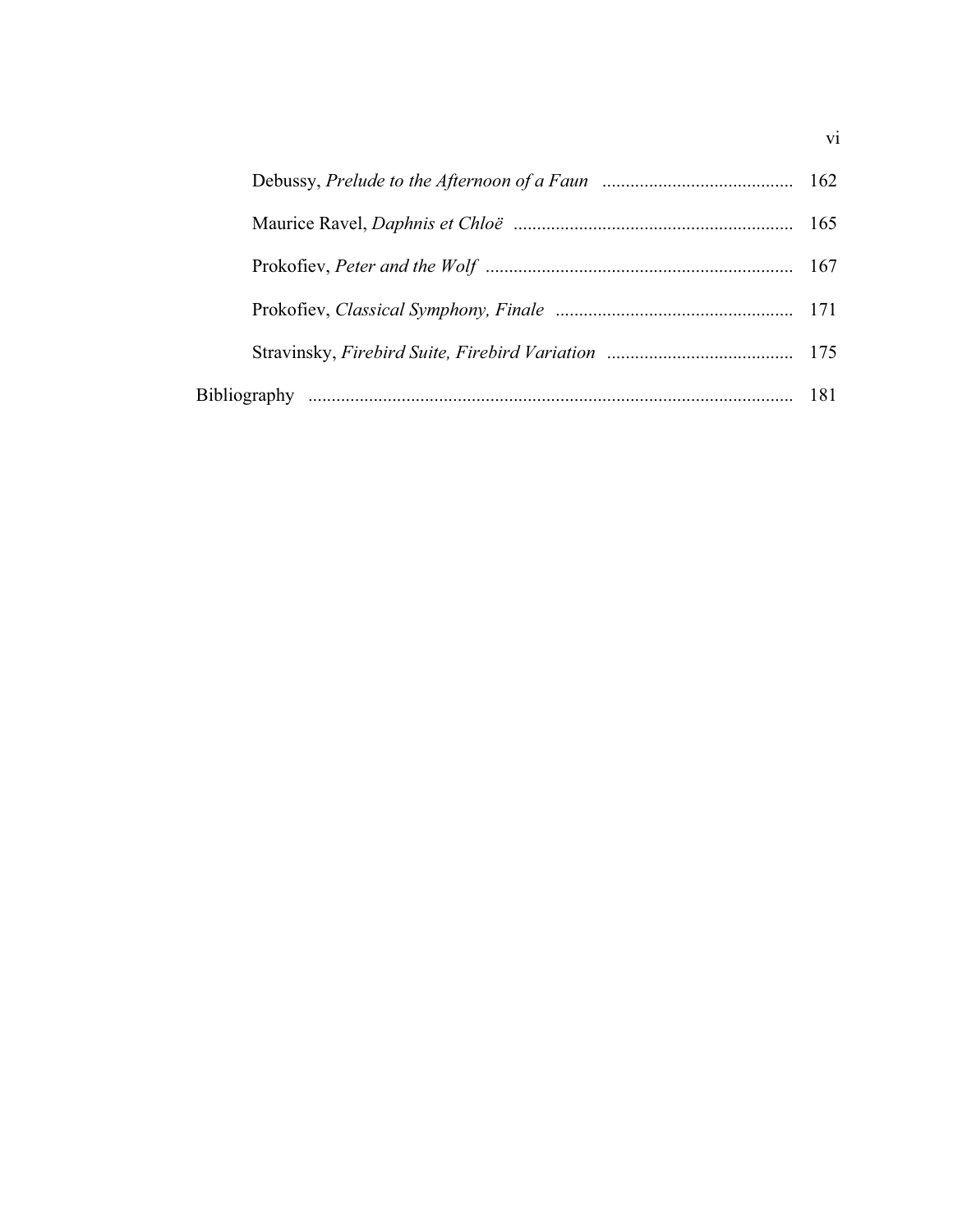## **LIST OF EXAMPLES**

### Page

### Chapter

| 1              |                                                                  | $\mathbf{1}$ |
|----------------|------------------------------------------------------------------|--------------|
|                |                                                                  | 8            |
|                |                                                                  | 8            |
|                |                                                                  | 10           |
|                | Example 1.4. Resonant low G slurred to resonant low F            | 10           |
|                |                                                                  | 11           |
|                |                                                                  | 11           |
|                |                                                                  | 12           |
|                | Example 1.8. The $C_4$ harmonic series from low C to high G      | 14           |
| $\overline{2}$ |                                                                  | 18           |
| 3              |                                                                  | 49           |
| $\overline{4}$ |                                                                  | 86           |
|                | Example 4.1. Low register notes for long tone study              | 98           |
|                |                                                                  | 100          |
|                | Example 4.3. Eighth–note abdominal pulsing exercise              | 102          |
|                | Example 4.4. Eighth–note abdominal pulsing exercise with tongue  | 103          |
|                | Example 4.5. Quarter-note abdominal pulsing exercise             | 104          |
|                | Example 4.6. Quarter-note abdominal pulsing exercise with tongue | 105          |
|                | Example 4.7. Half-note abdominal pulsing exercise                | 107          |
|                | Example 4.8. Half-note abdominal pulsing exercise with tongue    | 107          |
|                | Example 4.9. Whole–note abdominal pulsing exercise               | 108          |
|                | Example 4.10. Whole–note abdominal pulsing exercise with tongue  | 109          |
|                | Example 4.11. Harmonic lip exercise with two partials            | 113          |
|                | Example 4.12. Harmonic lip exercise with three partials          | 114          |
|                |                                                                  | 114          |
|                |                                                                  | 115          |
|                |                                                                  | 115          |
|                | Example 4.16. Complete six-partial harmonic lip exercise         | 116          |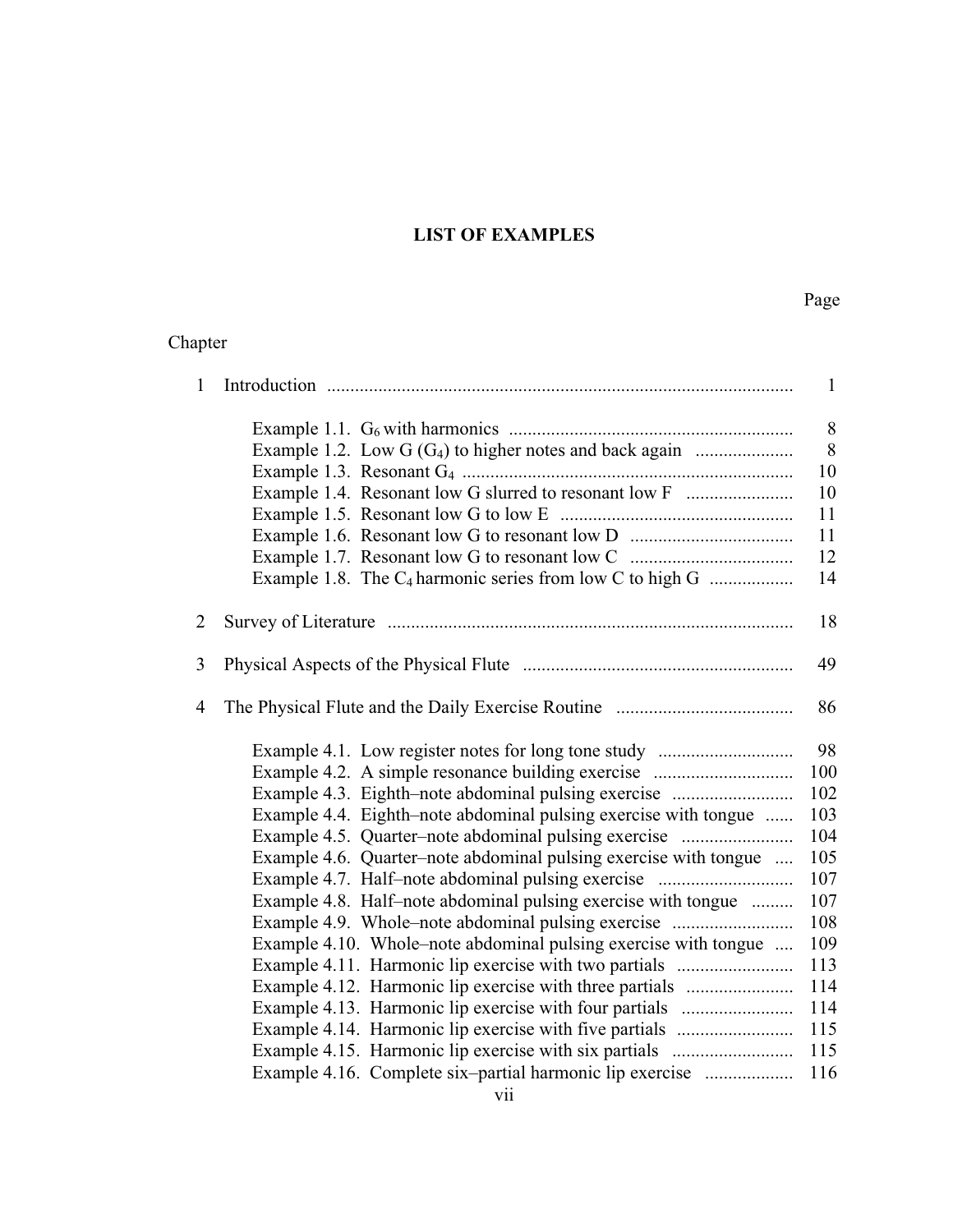| Example 4.17. Complete five-partial harmonic lip exercise   | 117 |
|-------------------------------------------------------------|-----|
| Example 4.18. Complete four-partial harmonic lip exercise   | 118 |
| Example 4.19. Complete three-partial harmonic lip exercise  | 119 |
|                                                             | 120 |
| Example 4.21. Quarter-note harmonic lip exercise            | 121 |
|                                                             | 123 |
|                                                             | 123 |
|                                                             | 124 |
|                                                             | 124 |
|                                                             | 125 |
|                                                             | 125 |
|                                                             | 126 |
|                                                             | 126 |
|                                                             | 127 |
|                                                             | 127 |
|                                                             | 128 |
|                                                             | 129 |
|                                                             | 130 |
|                                                             | 131 |
|                                                             | 132 |
|                                                             | 134 |
|                                                             | 139 |
|                                                             |     |
| 5                                                           | 141 |
|                                                             |     |
|                                                             | 143 |
| Example 5.2. Mendelssohn Scherzo, mm. 338-340               | 144 |
|                                                             | 144 |
|                                                             | 145 |
|                                                             | 146 |
| Example 5.6. Mendelssohn Scherzo, mm. 338-340               | 146 |
| Example 5.7. Mendelssohn, Scherzo, mm. 338-385              | 147 |
|                                                             | 149 |
|                                                             | 150 |
|                                                             | 150 |
|                                                             | 151 |
|                                                             | 151 |
|                                                             | 152 |
|                                                             | 152 |
| Example 5.15. Johannes Brahms, Symphony No. 4,              |     |
|                                                             | 156 |
| Example 5.16. Ludwig von Beethoven, Leonore Overture No. 3, |     |
|                                                             | 158 |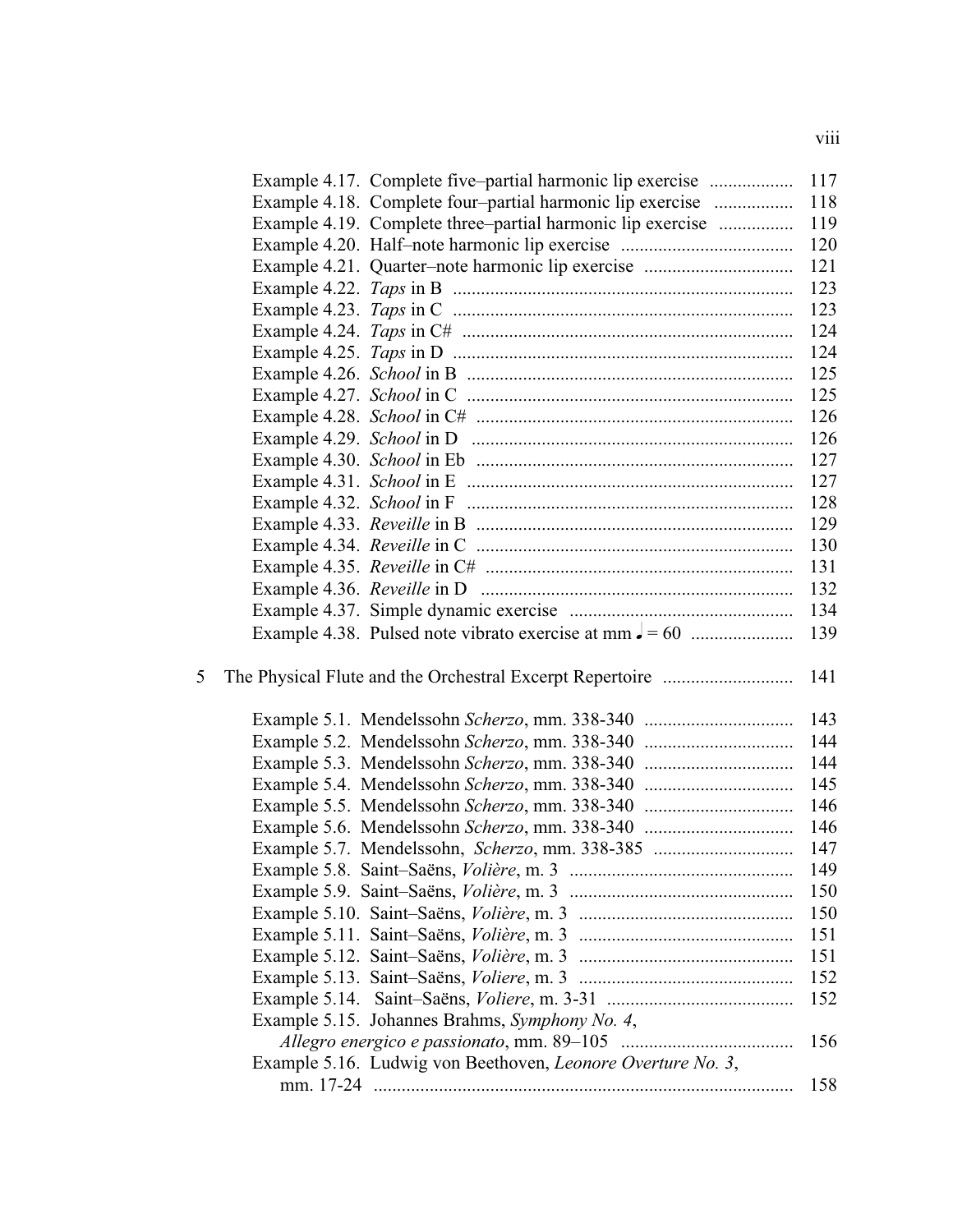| Example 5.17. Ludwig von Beethoven, Leonore Overture No. 3,                |
|----------------------------------------------------------------------------|
| Example 5.18. Ludwig von Beethoven, Symphony no. 3, Finale,                |
|                                                                            |
| Example 5.19. Claude Debussy, Prelude to the Afternoon of a Faun,          |
| Example 5.20. Claude Debussy, Prelude to the Afternoon of a Faun,          |
| Example 5.21. Maurice Ravel, Daphnis et Chloë, Suite No. 2,                |
|                                                                            |
| Example 5.22. Sergei Prokofiev, <i>Peter and the Wolf</i> , mm. 23-38      |
| Example 5.23. Sergei Prokofiev, Peter and the Wolf, mm. 580-590            |
| Example 5.24. Sergei Prokofiev, Classical Symphony, Finale,                |
|                                                                            |
| Example 5.25. Sergei Prokofiev, Classical Symphony, Finale,<br>mm. 155-169 |
| Example 5.26. Sergei Prokofiev, Classical Symphony, Finale,                |
|                                                                            |
| Example 5.27. Sergei Prokofiev, Classical Symphony, Finale,                |
| Example 5.28. Igor Stravinsky, Firebird Suite (1919), Firebird             |
|                                                                            |
|                                                                            |
|                                                                            |

ix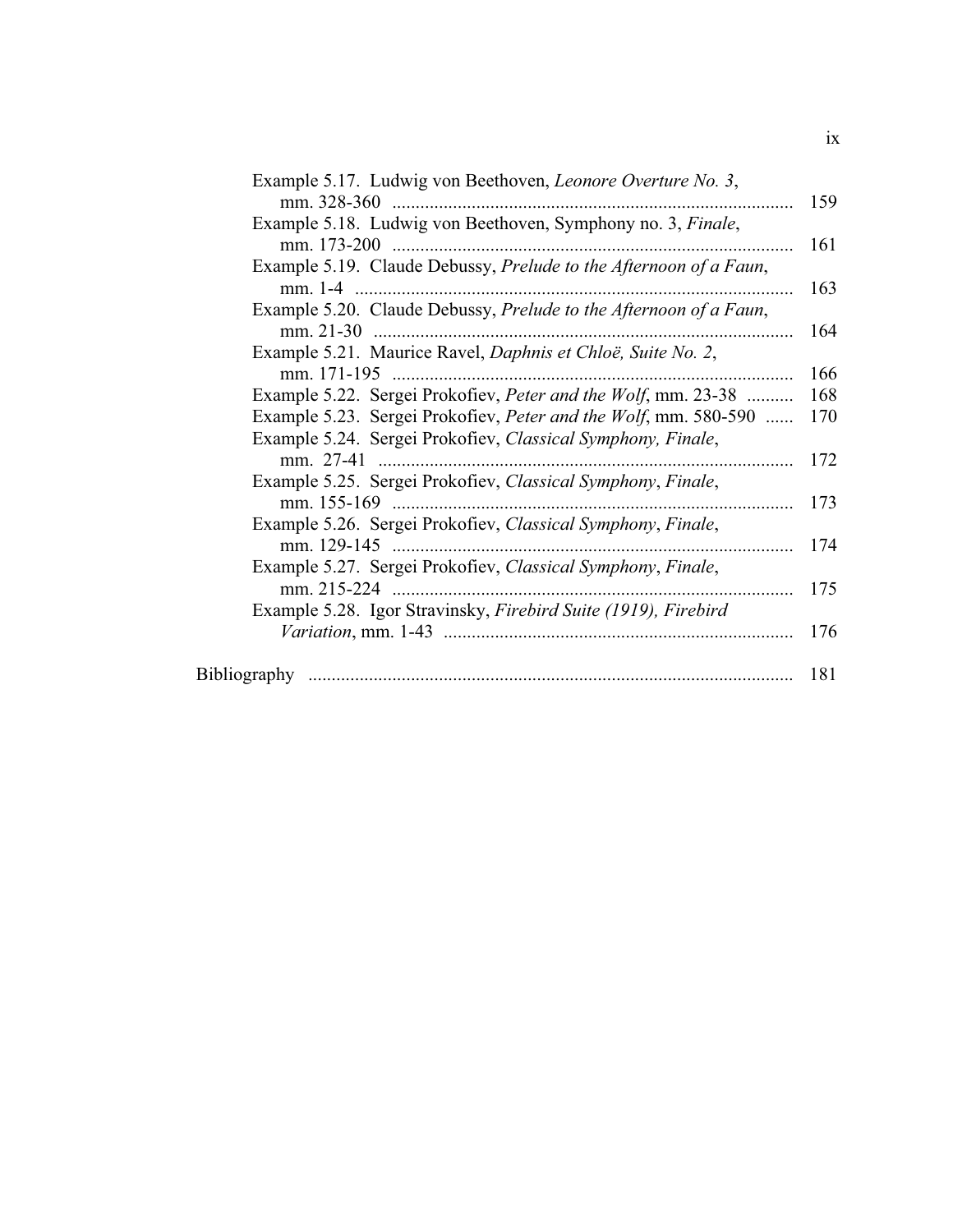# **LIST OF FIGURES**

# Page

### Chapter

| 1              |                                                               | $\mathbf{1}$ |
|----------------|---------------------------------------------------------------|--------------|
| $\overline{2}$ |                                                               | 18           |
| 3              |                                                               | 49           |
|                |                                                               | 50           |
|                |                                                               | 51           |
|                |                                                               | 53           |
|                |                                                               | 54           |
|                |                                                               | 55           |
|                |                                                               | 56           |
|                |                                                               | 57           |
|                |                                                               | 58           |
|                |                                                               | 59           |
|                |                                                               | 59           |
|                |                                                               | 61           |
|                |                                                               | 62           |
|                | Figure 3.13. Spectral analysis of $C_5 - C_6$ chromatic scale | 64           |
|                | Figure 3.14. Spectral analysis of $C_5 - C_6$ chromatic scale | 65           |
|                |                                                               | 67           |
|                |                                                               | 68           |
|                |                                                               | 69           |
|                |                                                               | 70           |
|                |                                                               | 72           |
|                |                                                               | 73           |
|                |                                                               | 74           |
|                |                                                               | 75           |
|                |                                                               | 76           |
|                |                                                               | 77           |
|                |                                                               | 78           |
|                |                                                               | 80           |
|                |                                                               | 80           |